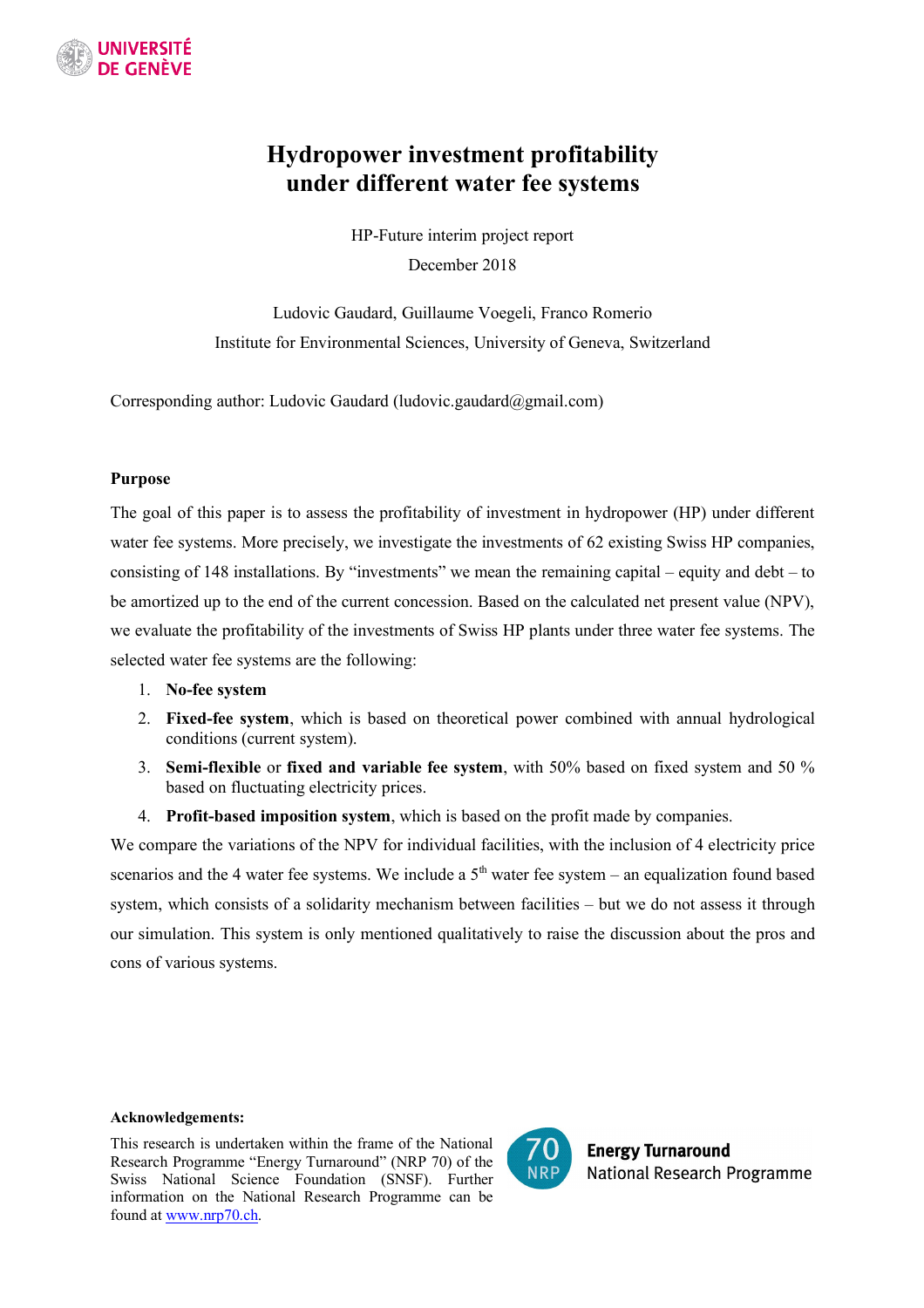# **Introduction**

In the past decade, the Swiss power landscape has experienced major changes, starting with a wave of liberalization of the electricity market. The end of the monopoly system resulted in a change in the pricing system, as companies were not as strongly linked to their consumers as they were in the recent past. Major drop in the electricity prices on the open market made it harder for companies to allocate a part of their revenues to the water fees.

Due to its role in the final costs for electricity companies, the water fee system is at the centre of a political debate for its modification or to keep the status quo. Various actors in the electricity scene are debating on the question of what system should be used. The main conflicts seem to arise between the conceding authorities, which benefit from a relatively stable and ensured source of income, and the companies, which suffer from unstable and currently low electricity prices, while still imposed on a steady and rigid fee system. As a result of this debate, various water fee systems have been suggested. We investigate 4 specific system under the scope of the NPV based on existing power facilities, including the currently used mechanism, a price-based semi-flexible system and a profit-based flexible system.

# **Method and data**

We assess the companies' investments on the basis of the NPV. The investment represents the remaining capital, including the equity and debt, to be amortized up to the end of the concession of each facility. To calculate the NPV of each facility, we use a series of data based on the annual report of the concerned facilities for the years 2015 and 2016. In total, the data gather 148 installations of 62 companies. While we do include standard maintenance into our simulations, the latter are based on the assumption that companies proceed no major new investment (e.g. new turbines, increased storage capacity, etc.).

We use the four electricity price scenarios developed by the University of Basel (Schillinger et al., 2017) for our investigations: 1. *Base*; 2. *EU* ; 3. *C++F++* and 4. *C-F-*. Those prices are based on the model *Swissmod*, which optimize the Swiss system, including the HP sector. This model enables the production of list of prices. Those prices are then used to optimize the HP facilities and calculate the revenues for each company. From 2030 and further on, the revenues are considered stable.

Finally, we integrate the water fee based on the data provided in the annual report. The current system used is fixed, equivalent to CHF 110/kW. This corresponds to the current Swiss system, and the value of CHF 110 is the cap imposed at the federal level. Thereafter, we calculate the NPVs with a discount rate of 5% for 3 additional water fee systems: 1. *No water fee*; 2. *CHF 50/kW + Var*, corresponding to a fixed fee of half the past fee and the additional fee being calculated based on the fluctuations of the mean electricity market prices; 3. *Profit-based*, corresponding to a water fee calculated on the profit margin for each company.

# **Results**

**The main results of this study are presented in a graphical way in**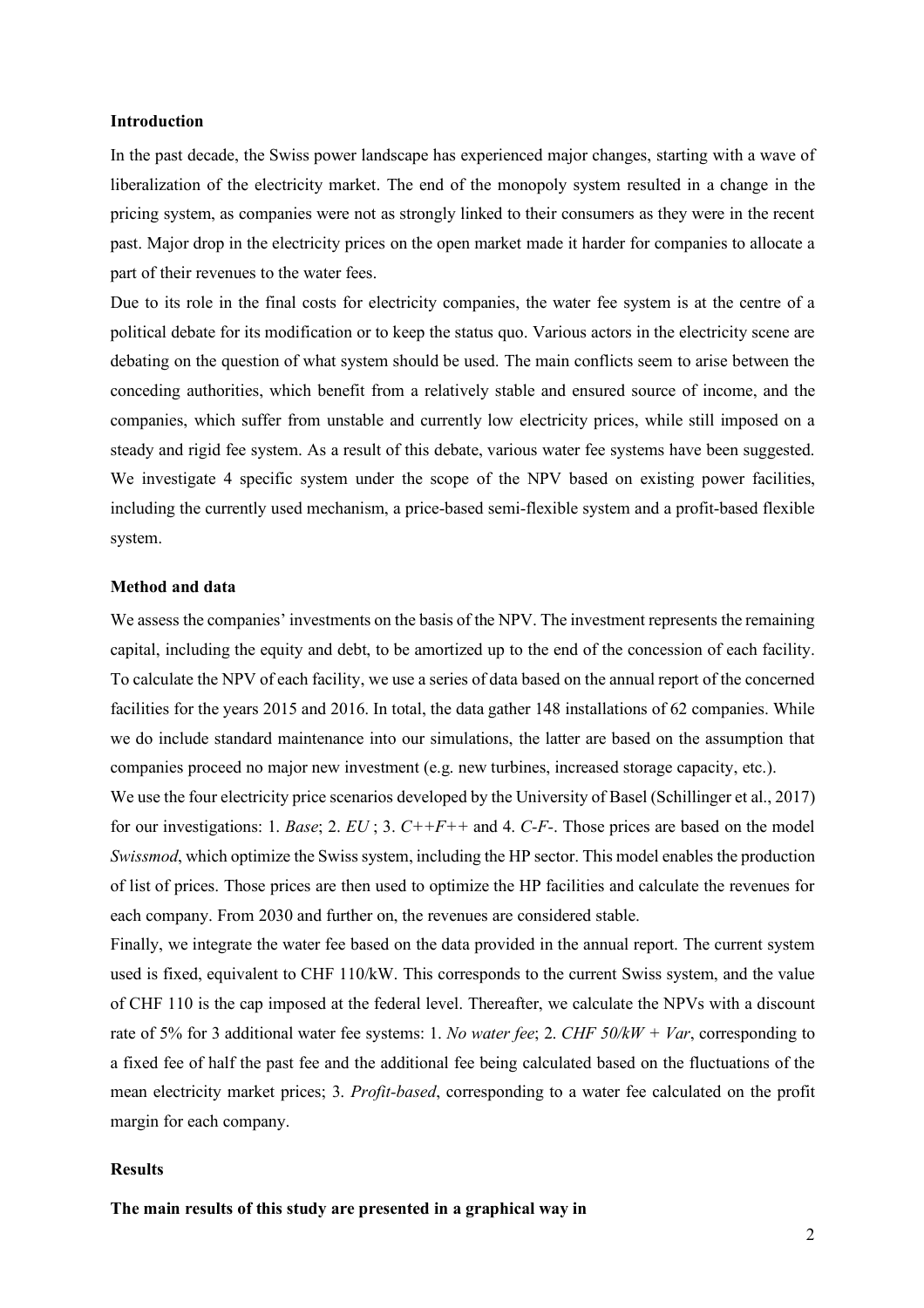Figure **1**. First, the scenarios are sorted from the top left to bottom right, from the most to the less profitable one for the HP sector (EU, C++F++, Base, C-F-). For each graph, we compare the current NPV value (based on the current CHF 110/kW system) to the NPV of a new water fee system. The Xaxis present the current NPV, while the Y-axis presents the NPV under the new system. For each graph, we add the identity (black line) as a reference. Every dot on that line represents an unchanged NPV, compared to the basis scenario. Each dot above or below the line represents a better or worse situation in the considered scenario, respectively.

The values on the X-axis and Y-axis are normalized based on the highest NPV value overall (highest value from all the scenarios and all HP companies). This choice was driven by the data limitation and to avoid misleading the reader with a risk of difficult interpretation of the numbers.

# **No fee**

This scenario mainly provides us insights in the role played by the imposition of a water fee. Following the results, the imposition of a water fee seems to play an important but not game-changing role for the evaluation of the NPV, as the NPV without fee increases between 0 and 0.1 points in most cases. However, in the worst scenario for the HP sector (C-F-), the presence of the water fee defines whether a NPV turns positive or negative, and can as such play a major role.

#### **CHF 110/kW**

Compared to the system without fees, the fixed fee tends to charge more the facilities with a high NPV value, and therefore tends to flatten the differences between the lowest and highest NPV values. On the other side, the comparison between the four price scenarios shows that the fixed fee has a higher influence on the definition of the NPV, leading to an increased vulnerability of the HP sector to price scenarios and therefore worst financial years.

# **CHF 50/kW + Var**

The system is calibrated at CHF 100/kW over the last 10 years. Under this calibration, the changes between a fixed and a fixed-variable fee seem marginal. The fixed-variable tends to increase the charged fee in the best scenarios and decrease it when the situation worsens, therefore increasing the income of conceding authorities during the best years and decreasing it during the worst ones. However, this system seems unable to change the rules of the game by turning yet unprofitable investments into profitable ones.

An important point to highlight is the calculation of the variable part, as the latter is based on the mean electricity price on the market. This system is likely to advantage storage HP facilities with low discharge duration and able to quickly produce relatively large amount of electricity, as such facility may strategically target to take financial advantage of peak prices.

Finally, an additional consequence of this system is that it increases the sharing of the financial risk between the company and the conceding authority. Indeed, accordingly to our scenarios, the revenues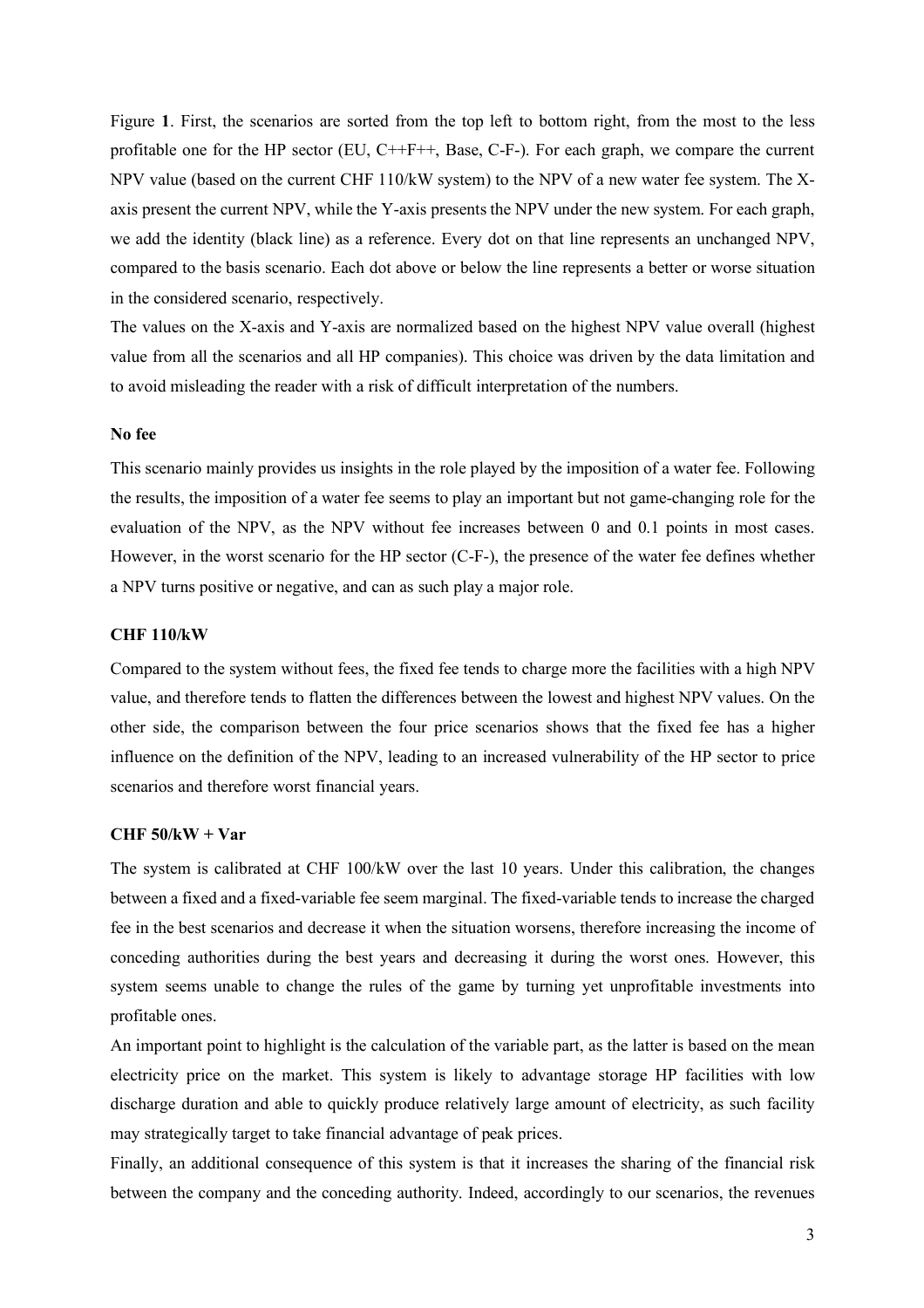of the conceding authorities from water fees fluctuate between  $+31\%$  to  $-21\%$ . This aspect is closely linked to an indirect effect that we don't consider in our simulation. By diminishing the risk taken by companies (due to the increased sharing of risk between companies and conceding authorities), the discount rate is likely to decrease as well. As HP facilities are characterised by capital-intensive assets, this decrease of the discount rate could constitute a critical change for the sector.

### **Profit-based**

By imposing a fee based on the profit, this system benefits to the companies in the worst situation, while disadvantages those in the best situations. Related to economic theory, the value of the fee should be directly linked to the value of the resource (Amundsen et al. 1992). In the HP sector, the quality of the resource – and therefore its value – largely varies between cases, leading to large differences in the benefits realized between the companies, which do not benefit from the same quality of the resource. To the contrary of fixed fee systems, the profit-based system enables to balance those differences. As a result, our simulation shows that a profit-based system tends to increase the financial robustness of HP facilities in the worst scenarios, compared to the fixed-variable system. Another consequence lies mainly with the conceding authority, which has to carry a larger risk, as the income from water fees can fluctuate from +400% to -60%. For this system, we consider a profit taxed at 40 %. This rate is, of course, arbitrary, and its level should be discussed.

#### **Equalization found system**

We do not assess this system through this analysis, as it would require setting a series of parameters that are not accessible currently – they could be developed for instance with stakeholder processes. However, this system is presented here because it can foster a fruitful discussion about its advantages and disadvantages.

The principle is rather simple, as it implies an extra fee imposed on facilities in good situations to subsidize facilities that are in critical financial situations. As the liberalization of the market has drastically changed the rules of the game, some investments made by companies decades ago have turned into stranded assets. Furthermore, due the fixed fee system imposed up to now, companies with the most valuable resources have benefits from a relatively low imposed fee, as this aspect was not considered. However, it is worth mentioning that a few companies proceeded to a series of investments during the controversial discussion about market liberalization, which shows that investors didn't perceive it as a threat. Finally, this system could provide an emergency fund for the worst years, as the contribution to the fund would be reduced, and less profitable companies could still benefit from subsides.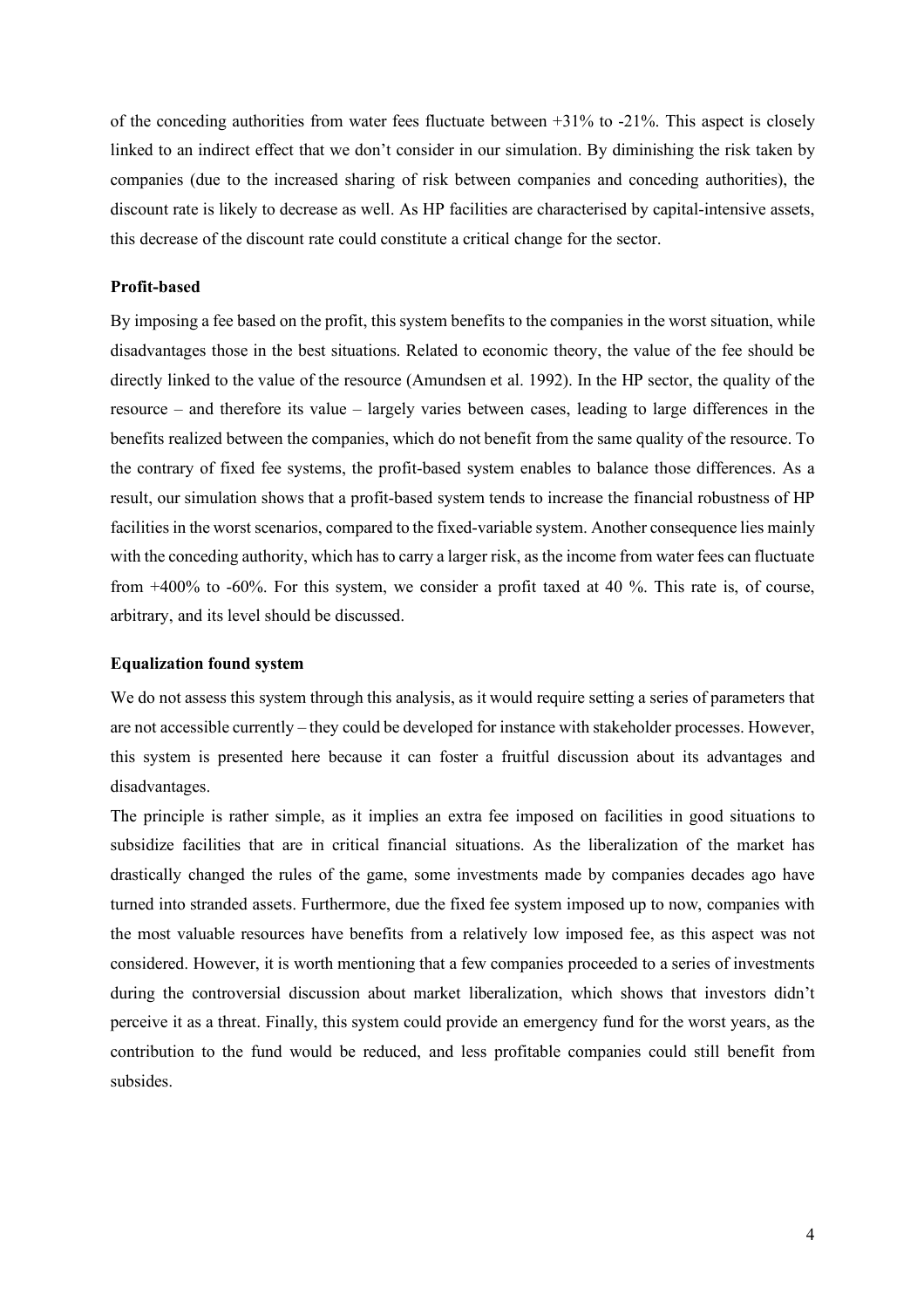

Figure 1: Variation of normalized NPV accordingly to the four water fee systems and electricity price scenarios